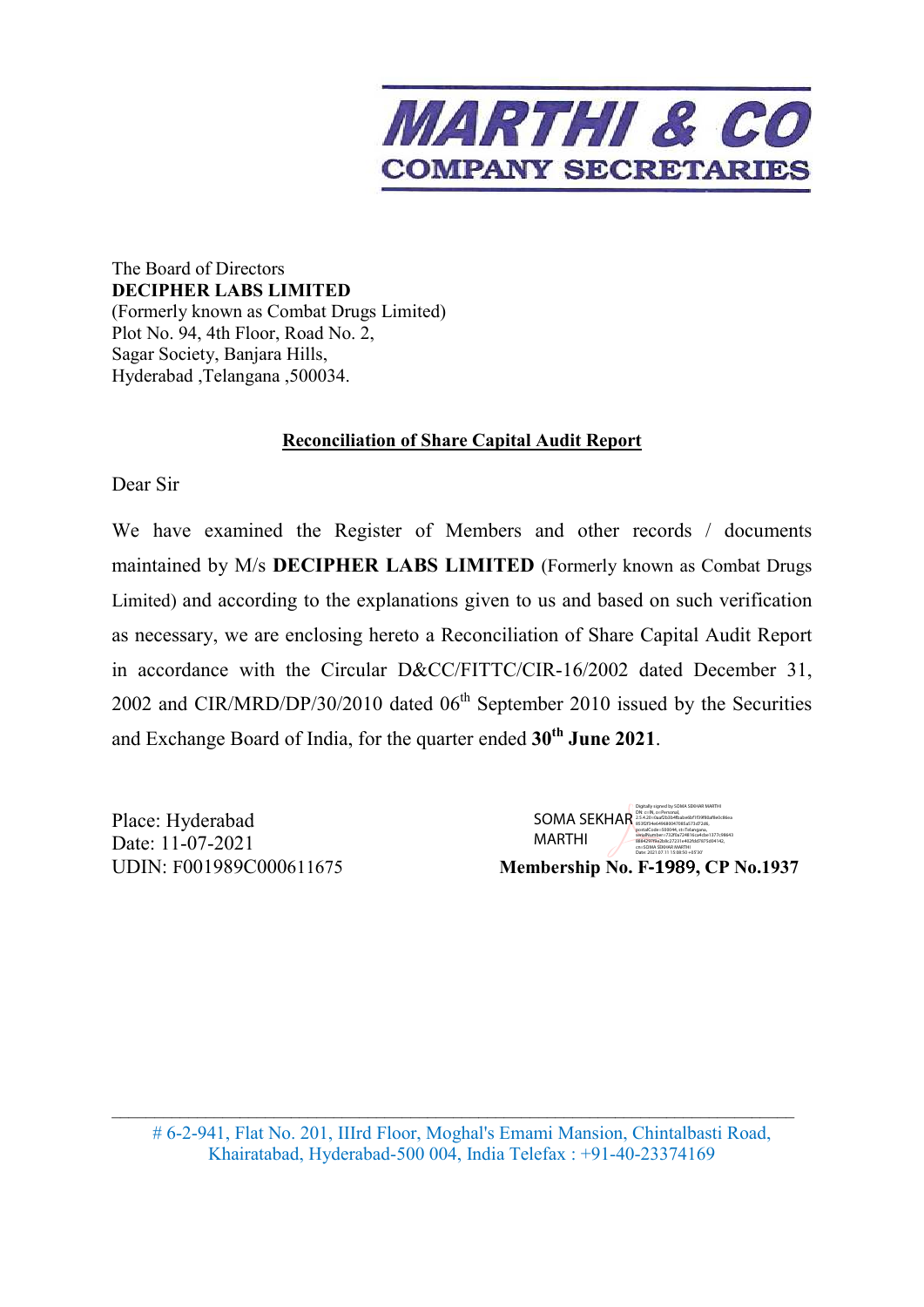

## **RECONCILIATION OF SHARE CAPITAL AUDIT REPORT**

(as per regulation 55A of the SEBI (Depositories and participants) Regulations, 1996)

| 1.  | For the Quarter Ended                                                            |                                        | 30 <sup>th</sup> June 2021                                 |                                 |
|-----|----------------------------------------------------------------------------------|----------------------------------------|------------------------------------------------------------|---------------------------------|
| 2.  | $ISIN$ :                                                                         |                                        | INE643N01012                                               |                                 |
| 3.  | Face Value:                                                                      |                                        | $Rs.10/-$                                                  |                                 |
| 4.  | Name of the Company                                                              | <b>DECIPHER LABS LIMITED</b>           | (Formerly known as Combat Drugs Limited)                   |                                 |
| 5.  | <b>Registered Office Address</b>                                                 | Hills, Hyderabad, Telangana, 500034    | Plot No. 94, 4th Floor, Road No. 2, Sagar Society, Banjara |                                 |
| 6.  | Correspondence Address                                                           | Hills , Hyderabad , Telangana , 500034 | Plot No. 94, 4th Floor, Road No. 2, Sagar Society, Banjara |                                 |
| 7.  | Telephone & Fax Nos.                                                             | $(040)$ 48536100                       |                                                            |                                 |
| 8.  | <b>Email Address</b>                                                             | cs@decipherlabs.in                     |                                                            |                                 |
| 9.  | Name of the Stock Exchanges where<br>the company's securities are listed :       |                                        | Bombay Stock Exchange, Mumbai.                             |                                 |
|     |                                                                                  |                                        | Number of<br>shares                                        | % of Total<br>Issued<br>Capital |
| 10. | <b>Issued Capital</b>                                                            |                                        | 1,01,00,000                                                | 100.00%                         |
| 11. | Listed Capital (Exchange-wise): in BSE                                           |                                        | 1,01,00,000                                                | 100.00%                         |
|     | (as per company records)                                                         |                                        |                                                            |                                 |
| 12. | Held in dematerialized form in NSDL                                              |                                        | 33,65,961                                                  | 33.32%                          |
| 13. | Held in dematerialized form in CDSL                                              |                                        | 60, 19, 146                                                | 59.60%                          |
| 14. | Physical                                                                         |                                        | 7,14,893                                                   | 7.08%                           |
| 15. | Total No. of shares $(12+13+14)$                                                 |                                        | 1,01,00,000                                                | 100.00%                         |
| 16. | Reasons for difference if any, between<br>$(10\&11)$ , $(10\&15)$ , $(11\&15)$ : |                                        | <b>NIL</b>                                                 |                                 |
|     |                                                                                  |                                        | SOMA SEKHAR MARTHI<br>Membership No. F-1989, CP No.1937    |                                 |

# 6-2-941, Flat No. 201, IIIrd Floor, Moghal's Emami Mansion, Chintalbasti Road, Khairatabad, Hyderabad-500 004, India Telefax : +91-40-23374169